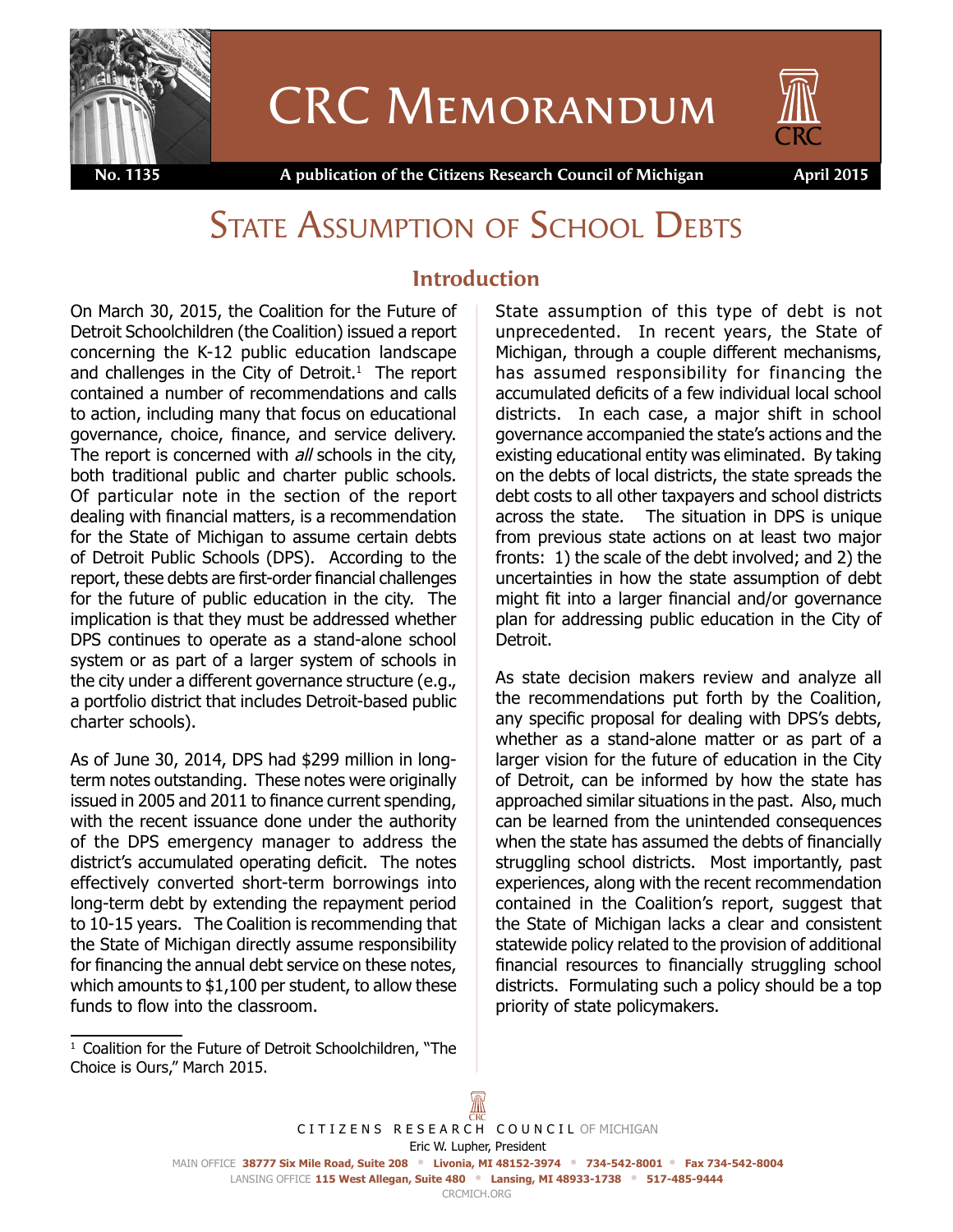#### **What DPS Debts Are We Talking About?**

It is important to clarify the debts at the center of the Coalition's recommendation because school districts across the state issue different types of debt and borrow money for various purposes each year. The Coalition is very specific about the debts that it wants the state to assume: debt issued to address the district's operating deficit, not its general obligation debt. It argues that this debt is the direct result of actions taken by state-appointed emergency managers tasked with addressing the district's financial problems and that DPS students should not bear the burden of the annual debt service payments. The district is on the hook for \$53 million annually for the next five years, or about \$1,100 per student this year, in principal and interest payments on this debt. These payments are made from the district's operating budget which is financed by its per-pupil foundation allowance.

The Coalition also recommends that DPS receive a financial reprieve from other financial requirements it is facing. It contends that the district should be exempt from making payments to the stateadministered school employee retirement system for funding employee "legacy costs." In Fiscal Year 2013-14 (FY2014), DPS spent \$71 million, the equivalent of \$1,400 per pupil, to pay these costs. Funding to meet the employer-financed payments to the retirement system, including these "legacy costs," also are financed by the foundation allowance.

In total, the Coalition is asking the state to take on \$124 million annually of DPS financial obligations for debt service and employee "legacy costs," nearly \$2,500 per DPS student, as part of a plan to reconfigure public education in Detroit.

#### **Current DPS Borrowing and Debt Outstanding**

School districts engage in all types of borrowing every year. The intended use of the borrowed funds generally determines the type of borrowing used by districts. For example, school districts routinely issue long-term, general obligation debt to finance the acquisition and construction of major capital facilities and equipment, such as building and equipping a new school. This type of debt is often referred to as "full faith and credit" because the debt is backed by the general taxing and borrowing power of a district. This debt must be approved by the voters and is repaid from a special property tax levy (debt service levy). Repayment usually occurs over a number of years (typically 20 years) and annual principal and interest payments do not put pressure on the district's operating budget because the debt service is covered by a separate tax. However, they do increase the burden on district taxpayers.

At the end of FY2014 (June 30, 2014), DPS had \$1.6 billion in general obligation debt outstanding. This debt was issued as far back as 1998 and as recently as 2010. All of this debt is "qualified" under the School Bond Qualification and Loan Program (see box on page 3). For the current fiscal year (FY2015), taxpayers in the district will pay 13 mills (one mill is equal to a \$1 of tax for every \$1,000 of taxable value) annually to finance \$172 million (principal and interest) for the debt. Over the next 25 years, taxpayers will pay a total of \$2.6 billion to retire the outstanding debt. The Coalition is *not* recommending that the state shoulder the responsibility for DPS's general obligation debt.

In addition to general obligation debt, many districts issue short-term notes to meet their cash flow needs throughout the school year. Because of the differences between the timing of receipts and outlays each month, districts sometimes need to borrow money to ensure they have sufficient funds on-hand when bills come due. Districts generally engage in cash flow borrowing early in the fiscal year (July 1) and must repay the full amount, plus interest, by August of the following calendar year. This type

TERENCE M. DONNELLY, Chair ALEKSANDRA A. MIZIOLEK, Vice Chair LAURA APPEL MICHAEL G. BICKERS BETH CHAPPELL RICHARD T. COLE

JIM DAVLIN DANIEL P. DOMENICUCCI RANDALL W. EBERTS SHERRIE L. FARRELL EUGENE A. GARGARO, Jr. JOHN J. GASPAROVIC

#### **CRC BOARD OF DIRECTORS** INGRID A. GREGG

JUNE SUMMERS HAAS MARYBETH S. HOWE GORDON KRATER WILLIAM J. LAWRENCE III DANIEL T. LIS

AN

KRISTEN McDONALD MICHAEL P. McGEE PAUL OBERMEYER KEVIN PROKOP JAY RISING KELLY ROSSMAN-McKINNEY CANDEE SAFERIAN CHRISTINE MASON SONERAL TERENCE A. THOMAS, Sr. THEODORE J. VOGEL LARRY YACHCIK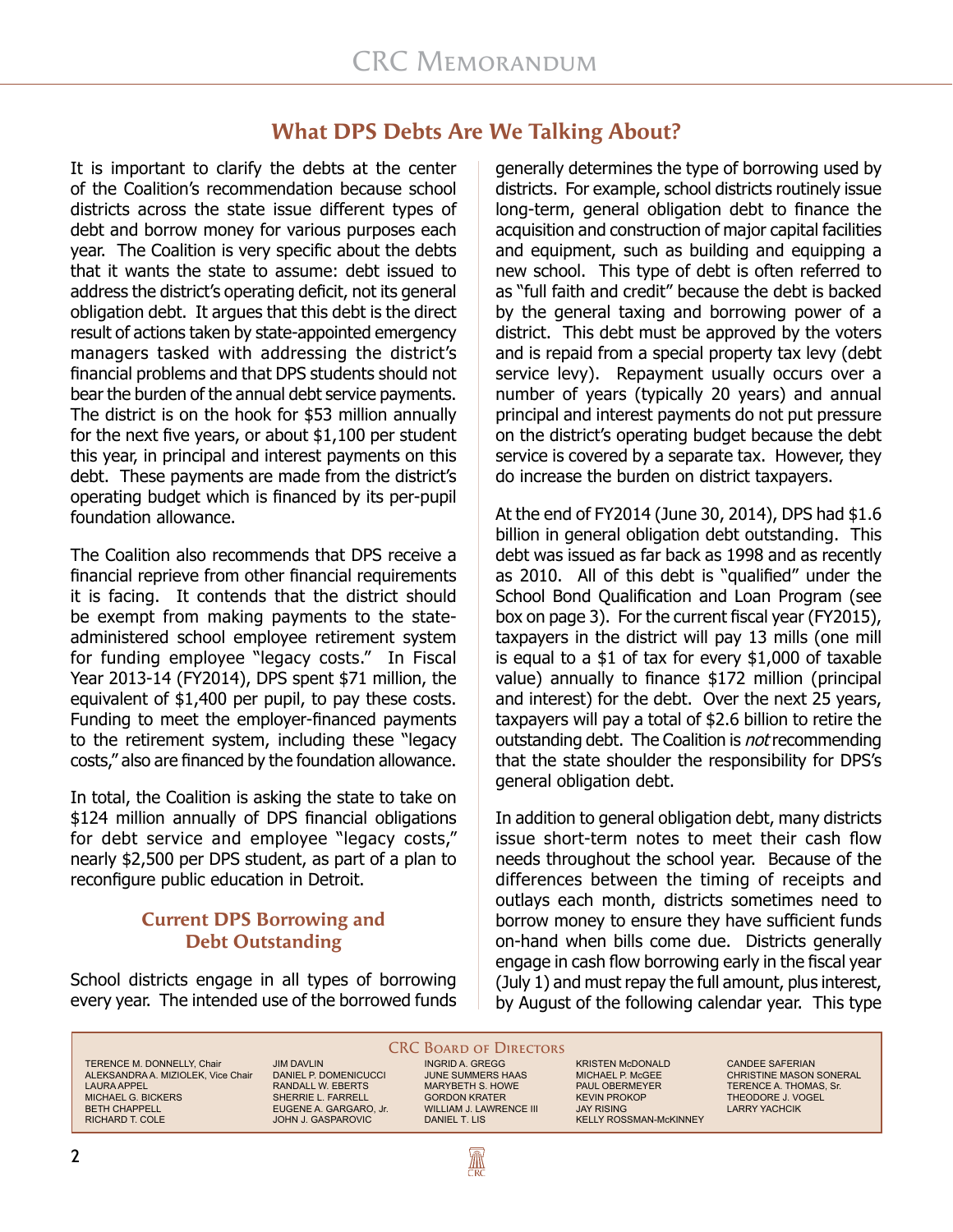#### **State Assistance with General Obligation Debt**

For purposes of issuing general obligation debt, many schools participate in a long-standing state program designed to provide access to the State of Michigan credit rating and certain credit protections. While the debt always remains an obligation of the local school district, the state shoulders some of the costs associated with districts' borrowings through this program.

The School Bond Qualification and Loan Program is created under the authority of Article IX, Section 16 of the 1963 Michigan Constitution and implementing statutes. The program allows districts to petition the state for "qualification" of its construction or refunding bonds. If granted, "qualified" bonds receive a credit enhancement (i.e., they may borrow using state's credit rating which means lower interest rates) and districts have access to state loans to help them meet the annual debt service requirements, assuming a minimum millage is levied.

The loan portion of the program allows participating districts to levy debt millage at rates lower than would be needed if they did not get their bonds "qualified." Per the state Constitution and statutory law, the State of Michigan is required to loan a district the amount of money needed to service the debt above what the district generates from its debt millage levy at the minimum rate. Currently, the state requires districts in this program to levy at a minimum seven mills and allows districts to borrow the funds needed above what is generated at this rate to make their annual payments. The state loans have to be repaid, with interest, by districts continuing to levy the minimum debt service tax rate over a prolonged period. If the state needs funds to make loans to districts, which it often does, it issues long-term general obligation bonds. These bonds represent an obligation of the state but do not require the approval of state voters per the state Constitution. Loans to districts are also made from a revolving loan fund administered by the Department of Treasury. This fund receives loan repayments from participating districts.

The loan program effectively transfers a portion of a district's *current* debt service costs to the state. Local taxpayers benefit from lower and more stable debt service levies; however, because of the loan repayment requirement, they end up paying the debt millage for a longer period of time. Also, because of the interest payments associated with the state loans, the overall cost of servicing debt on a local project can be higher than would have been the case without the state loan. The state's costs of the program are tied to the general obligation bonds that must be issued to finance loans to districts.

of borrowing does not require voter approval. The borrowing is not backed by the taxing authority of the district (i.e., debt service levy), but instead by specific pledged revenues; a portion of the per-pupil state aid the district receives for operations.

The State of Michigan offers a program to school districts that allows them to pool their cash flow needs to take advantage of competitive interest rates and lower borrowing costs. Under the State Aid Note Program (SAN), the Michigan Finance Authority issues short-term notes to generate the funds districts need. The participating districts pledge a portion of their state aid payments towards repayment. DPS routinely participates in the program, pledging its state aid to generate the funds it needs to meet monthly obligations. For FY2015, DPS has borrowed \$108 million through the SAN Program. The Coalition is not requesting that the state take on responsibility for DPS's current cash flow borrowing.

#### **Converting Short-Term Borrowing to Long-Term Debt**

The Coalition recommends that the State of Michigan assume the funding responsibility for two series of long-term notes issued by DPS. In both cases, the notes were issued as part of plans to pay off the outstanding balances of cash flow borrowings.

In October 2011, as part of the DPS emergency manager's plan to address the operating deficit, the district refinanced the outstanding balance of its cash flow notes (SAN) that were due on June 30, 2011. The district had borrowed a total of \$420 million during the fiscal year for its cash flow needs with repayment due within 12 months; however, the district was unable to repay some of the notes with existing resources in the time allotted. In order to avoid a default, the emergency manager authorized the district to issue \$231 million in 10-year bonds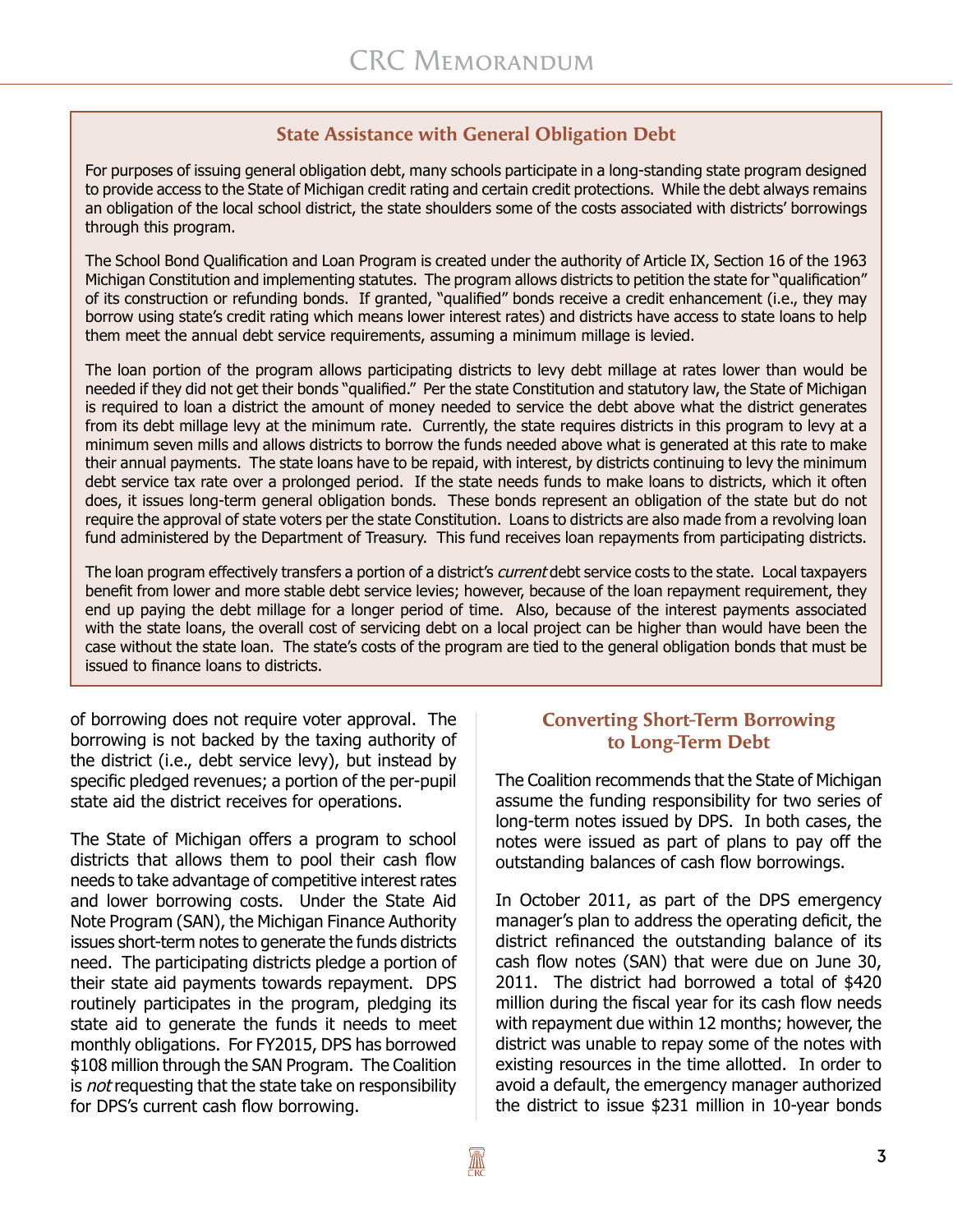to cover the original borrowing. He effectively converted the district's short-term borrowing to long-term debt.

The 2011 debt was issued through the state's Michigan Finance Authority with repayment pledged from the district's state aid. Basically, as a type of limited tax general obligation bond that did not require voter approval, the bonds carry an interest rate of 4.75 percent with full repayment scheduled for 2021. The total interest cost on the debt is estimated at \$66 million and the annual debt service is \$32 million in the current year. This borrowing had the effect of reducing the district's accumulated year-end operating deficit from \$284 million at the end of FY2011 to \$83 million at the end of FY2012.

The 2011 debt was not first time the district converted short-term debt to long-term debt. Years earlier, DPS was unable to repay the funds it borrowed to meet cash flow needs throughout the year. In April 2005, the district was allowed to refinance \$210 million in short-term notes (SAN) outstanding as of June 30, 2004, as a way to pay off its previous borrowing and eliminate an operating deficit in its General Fund. To do this, the district issued special purpose bonds payable over 15 years. This action converted the short-term borrowing to a long-term debt. The plan required the debt service payments to begin in 2007 (\$16 million in 2007 and \$22 million each year after) and for the debt to be fully repaid by June 2020. This borrowing was part of the district's multi-year deficit elimination plan approved by state officials in February 2005. The district, at the time, was under the control of the mayoral-appointed school reform board created under Public Act 10 of 1999.

By the end of FY2011, DPS still had \$141 million of the original \$210 million 2005 special purpose bonds outstanding; however, the district was now under the control of the state-appointed emergency manager. The emergency manager, in May 2012, refinanced the remainder of the original special purpose bonds by authorizing the district to issue \$141 million in long-term notes, thus taking advantage of lower interest rates. This refinancing maintained the original final repayment date of June 2020.

With the debt issued in 2011 and 2012, DPS has been allowed to extend the repayment of its cash flow borrowing well beyond the year in which the borrowed funds were used to support school operations. At June 30, 2014, the district had a total of \$299 million in long-term notes outstanding. This is essentially money borrowed for operations (i.e., deficit reduction) in previous years. Debt service on this limited general obligation debt is paid from current operating funds (i.e., per-pupil foundation allowance), which would otherwise be available for services, including employing teachers, purchasing books, and maintaining buildings. This debt raises concerns over intergenerational equity; requiring current and future students (through reduced perpupil spending) to finance the educational services delivered to previous students.

The annual cost for servicing the 2011 bonds and the 2012 notes (originally the 2005 bonds) is \$53 million through FY2019. Based on current student enrollment (roughly 48,000 students), this amounts to about \$1,100 per student that the district has to cover primarily from its per-pupil foundation allowance. The debt service is structured as a fixed amount. With the expected continued enrollment decline in DPS, the per-pupil cost will be slightly over \$1,200 by FY2019.<sup>2</sup>

Converting short-term borrowing to long-term debt is not a common practice among other districts in the state. In fact, it has been done only one other time. In 2013, the Michigan Finance Authority issued \$19 million in revenue bonds to pay off the outstanding cash flow borrowings of two districts (School District of Ypsilanti and Willow Run Community Schools) that consolidated their operations beginning with the 2013-14 school year. In order to provide the newly formed district, Ypsilanti Community Schools, with a clean slate and eliminate the inherited General Fund deficit, the state issued long-term debt in August 2013 to pay off the outstanding debts. Like the DPS debt, the annual debt service is financed by current state aid payments the Ypsilanti Community Schools receives. However, the Ypsilanti debt service is far less (approximately \$370 per pupil in the current year and about \$525 per pupil in future years) than the DPS debt service (\$1,100 per pupil for current year).

<sup>2</sup> DPS's current deficit elimination plan projects an enrollment decline of 10 percent from FY2014 to FY2018, before enrollment remains constant.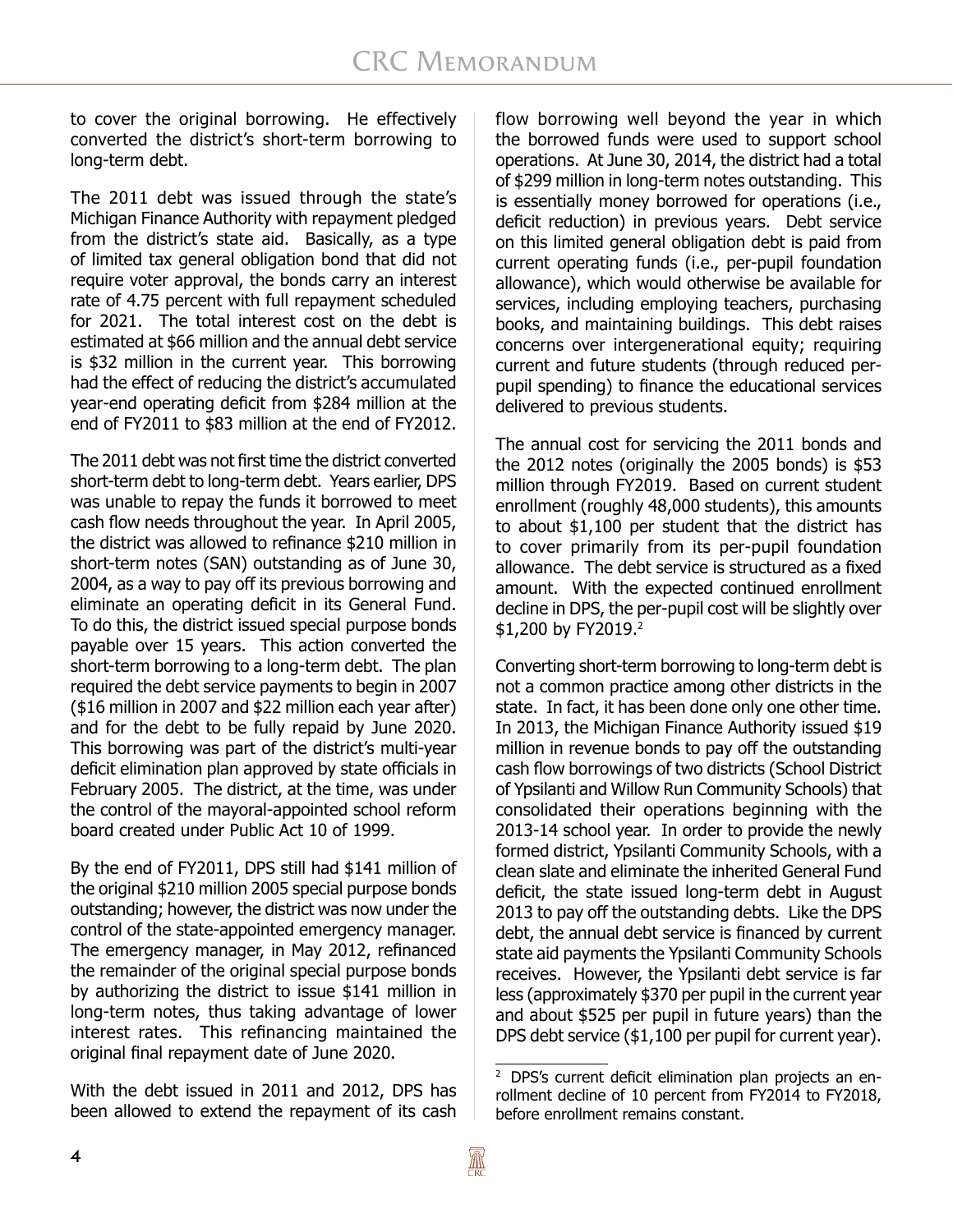#### **Michigan's Pooled Retirement Program for Education Employees**

The Michigan Public School Employee Retirement System (MPSERS) provides retirement benefits for covered employees of public school districts and community colleges, as well as certain public school academies, state universities, and public libraries. The system provides both a financial pension benefit, as well as health, dental, and vision insurance benefits for eligible retirees. The cost of providing these benefits is shared by employers and employees that participate in the system. Employer contributions to meet estimated retirement costs are determined by the Michigan Office of Retirement Services on the basis of an annual actuarial valuation of the retirement system's assets and accrued liabilities. The estimated cost is then charged to employers (school districts, etc.) on an annual basis as a percentage of payroll for employees covered under the system.

The annual employer contribution rate charged to individual school districts is comprised of three component categories: 1) pension normal costs (the cost of future benefits attributable to the current year of service); 2) retiree health normal costs; and 3) unfunded actuarially accrued liabilities (UAAL) for both the pension and retiree health benefits. This last component is commonly referred to as employee "legacy costs" and results when the previous amounts collected to cover the normal costs are not sufficient to cover those benefits in the future. When the assumptions used in setting the annual contribution rate are not met, UAAL result for the system. Since employee contributions are fixed in statute, these unfunded liabilities must be covered through additional employer contributions.

**Chart A** presents the employer contribution rate, by major component, from FY2004 to FY2015 (current year). Additionally, because of reforms to the retirement system intended to cap the employer share of UAAL, the State of Michigan is responsible for UAAL payments that exceed 20.96 percent of covered payroll; this contribution amounted to 8.8 percent of payroll in FY2015.



 **Chart A MPSERS Employer Contribution Rates, FY2004 to FY2015**

Of particular note in **Chart A** is the growth in the UAAL components, the result of lower-than-anticipated investment returns for system assets. In FY2004, the combined UAAL contribution rate for both pension and retiree health was 6.73 percent of payroll. In FY2012, when the employer cap was instituted, the UAAL rate had increased to 20.96 percent of payroll. Because of the system reforms in 2012, the employer UAAL rate is capped at 20.96 percent each year. Over the same period, the combined normal cost fell from 6.26 percent of payroll for FY2004 to 3.47 percent of payroll for FY2012. Thus, it is the increased employer contributions for "legacy costs" that are driving the retirement funding challenges for school districts.

Source: Office of Retirement Services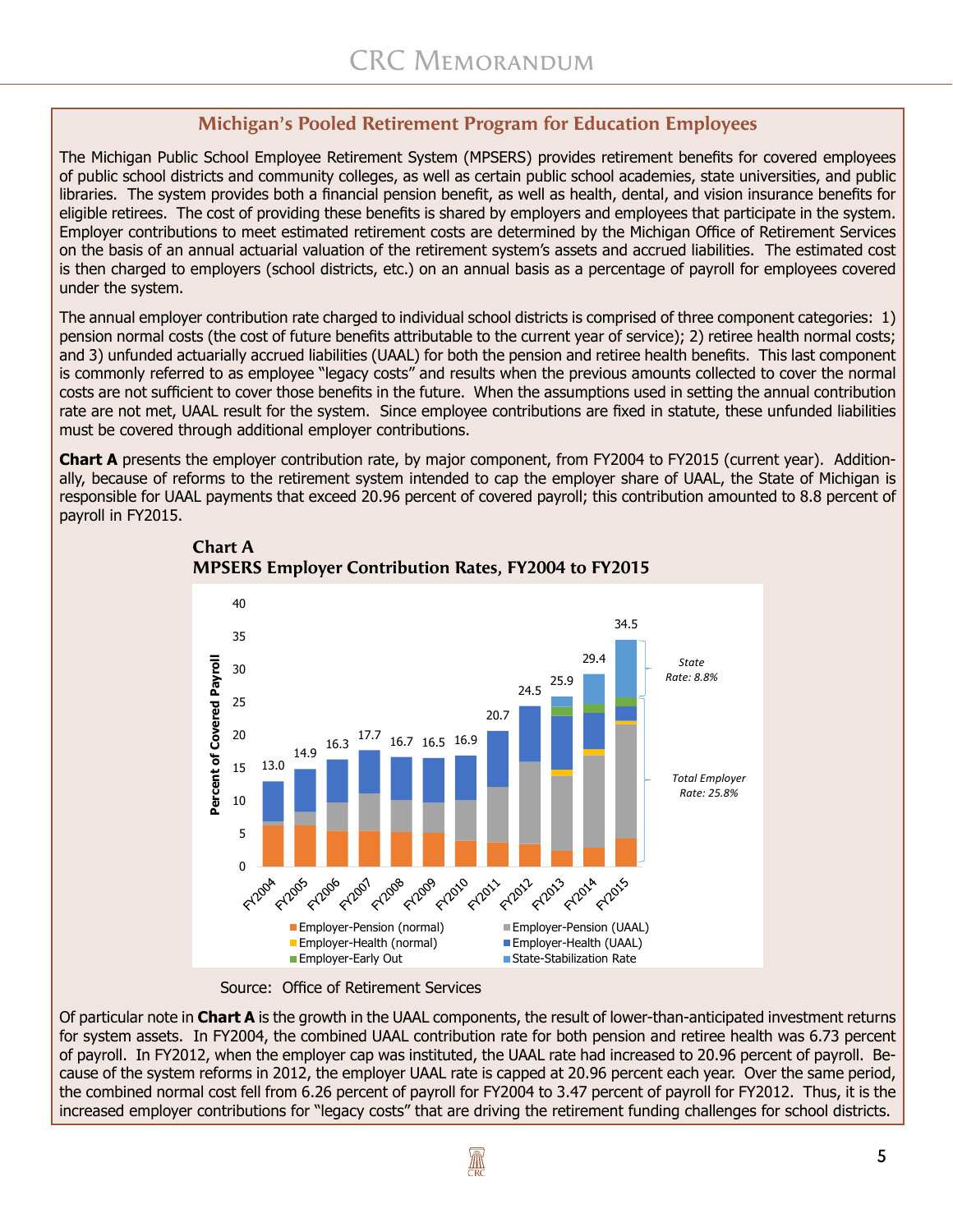#### **Legacy Costs**

In addition to help with meeting the annual debt service obligations, the Coalition has recommended that the state to pick up a portion of DPS's annual contribution to the school employee retirement system. The Coalition posits that the financial requirements of the retirement system divert operating funding away from current students enrolled in Detroit schools. The Coalition argues that because the system is managed by the State of Michigan the financial challenges are the result of state decisions. Therefore, the Coalition recommends that the state assume all of the funding responsibility for employee "legacy costs." Specifically, it would like the state to pick up DPS's nearly \$71 million annual contribution.

It should be noted that all traditional public schools are required to participate in MPSERS and that the funding challenges arising from the growth in "legacy costs" are not unique to DPS. MPSERS is a multiple employer defined benefit system that effectively shares the system's funding responsibilities across all school districts in the state. Costs to individual school districts to meet required payments are shared according to a district's portion of the total active payroll. Employer contributions are expressed as a

percentage of payroll, thus those districts with more employees contribute more, in nominal terms.

While DPS has more employees covered by the system because of its size relative to all other school districts, it also has experienced the largest decline in active employees in the system as staff sizes have been reduced in accordance with declines in the number of students attending Detroit Public Schools. In FY2007, DPS had 15,800 employees covered by the system, approximately 5.4 percent of all employees in the system. For FY2013, its employment level had dropped to 9,118 employees (4.2 percent of the total). This decline has allowed the district to reduce, in nominal amounts, its contributions to the system from \$137 million in FY2007 to \$84 million last year, despite the fact that the system's unfunded pension liabilities increased from \$5.8 billion (FY2007) to \$25.8 billion (last year) over the same period. DPS is far better off under the current system where the costs of funding MPSERS are shared with all other participating school districts than it would be if it operated a stand-alone pension system like most cities in Michigan do.

**Table 1** shows the history of DPS total contributions to MPSERS, including the share dedicated to finance "legacy costs." These costs increased by \$1,000 per

#### **Table 1**

**DPS Covered Wages, Retirement Contributions, and "Legacy Costs" per Student, FY2004 to FY2014**

| <b>Fiscal</b><br>Year | <b>Covered</b><br><b>Wages</b><br>(millions) | <b>Total</b><br>(millions) | <b>MPSERS Contributions</b><br>"Legacy Costs"<br>(millions) | <b>Number of</b><br><b>Students</b> | "Legacy Costs"<br>per Student |
|-----------------------|----------------------------------------------|----------------------------|-------------------------------------------------------------|-------------------------------------|-------------------------------|
| FY2004                | \$948.2                                      | \$123.2                    | \$63.8                                                      | 150,415                             | \$424                         |
| <b>FY2005</b>         | \$803.1                                      | \$126.1                    | \$68.7                                                      | 141,406                             | \$486                         |
| FY2006                | \$756.5                                      | \$123.0                    | \$82.2                                                      | 131,568                             | \$625                         |
| FY2007                | \$777.7                                      | \$137.3                    | \$95.2                                                      | 114,401                             | \$833                         |
| <b>FY2008</b>         | \$794.2                                      | \$132.9                    | \$90.9                                                      | 102,494                             | \$886                         |
| FY2009                | \$689.3                                      | \$114.0                    | \$78.4                                                      | 91,827                              | \$853                         |
| FY2010                | \$598.3                                      | \$101.2                    | \$77.5                                                      | 88,218                              | \$879                         |
| FY2011                | \$490.3                                      | \$100.1                    | \$83.0                                                      | 77,594                              | \$1,069                       |
| FY2012                | \$453.2                                      | \$108.2                    | \$95.1                                                      | 70,326                              | \$1,353                       |
| FY2013                | \$335.0                                      | \$82.4                     | \$70.2                                                      | 50,172                              | \$1,399                       |
| FY2014                | \$340.1                                      | \$83.9                     | \$71.3                                                      | 49,870                              | \$1,429                       |

Source: Office of Retirement Services; Michigan Department of Education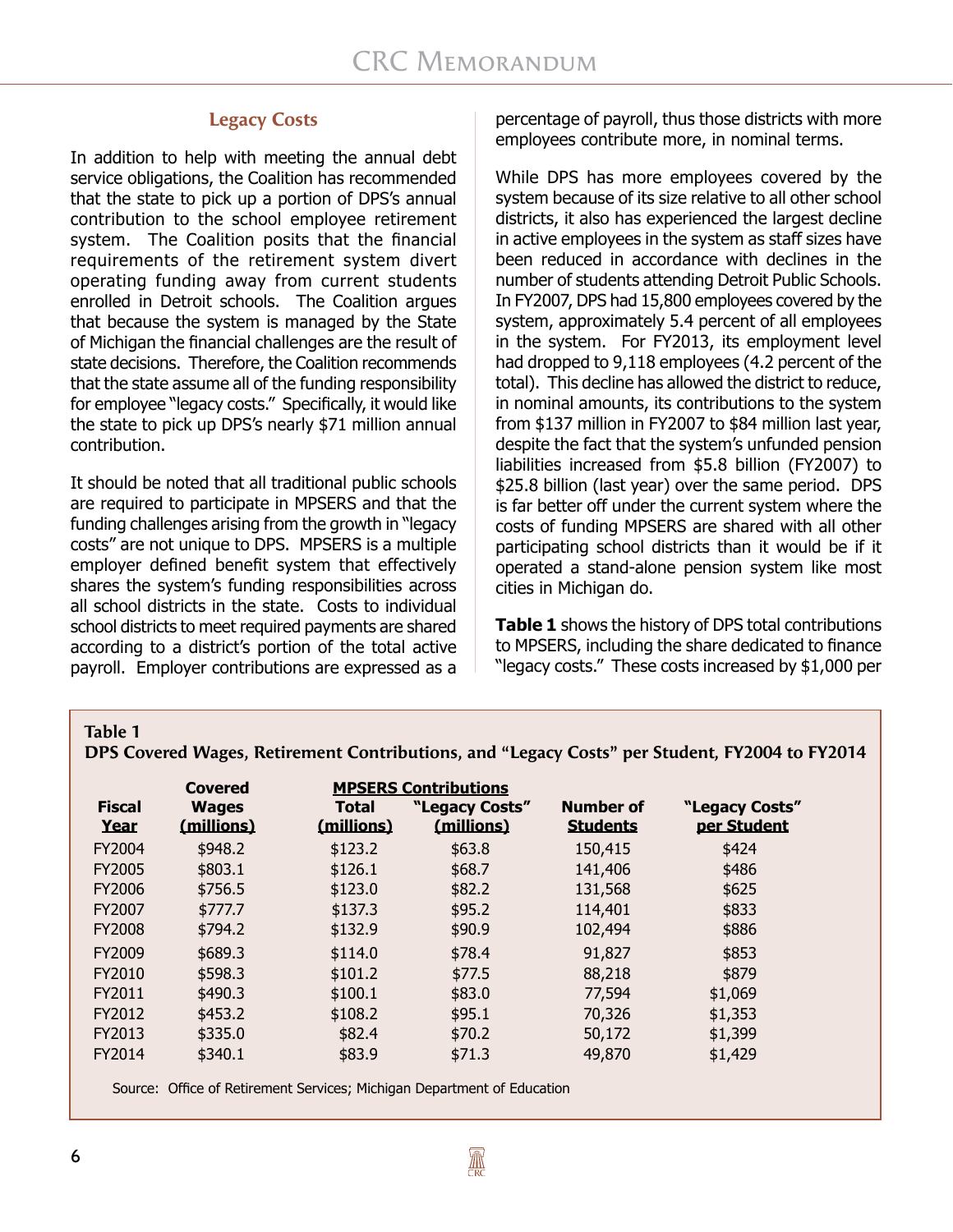pupil between FY2004 (\$424 per pupil) and FY2014 (\$1,429 per pupil). This sharp increase followed the rapid rise in the employer retirement contribution rate over the period (noted above). Since FY2012, the per-pupil contribution has stabilized with the district's UAAL payment capped at 20.96 percent of payroll. DPS contributions to MPSERS, including the share dedicated to finance employee "legacy costs," are financed from the district's per-pupil foundation allowance. The district's foundation allowance in FY2014 was \$7,246 per pupil, up from \$7,180 in FY2004. However, because the district's "legacy costs" contribution increased by \$1,000 per pupil during the same period, the small foundation allowance increase has been completely eroded and additional foundation dollars are needed to finance the retirement contribution. This leaves even fewer foundation dollars available for other spending, including basic classroom instruction.

All school districts participating in MPSERS have experienced similar pressures from escalating "legacy costs" contributions. The amount of a district's perpupil contribution is a function of many variables, including the total system UAAL, the district's covered payroll, and the district's enrollment. As shown in **Chart 1**, DPS's annual per-pupil contribution is significantly greater than the per-pupil contribution for the remainder of public school districts in the state, on average. In FY2010, DPS's contribution was \$124 per-pupil greater than the statewide average. Since that time, the gap has grown to \$280 per pupil. This is largely explained by DPS's substantial enrollment loss in recent years; relative to other districts, DPS enrollment has declined at a faster rate than the reduction in its payroll.

#### **DPS's Operating Deficit**

The district has spent more money than it received in its General Fund in eight of the nine previous fiscal years dating back to FY2006 (See **Chart 2**). This repeated overspending contributed directly to a precipitous decline in the district's year-end General Fund balance; it went from \$20.6 million (FY2006) to negative \$284 million (FY2011) in a very short period. The situation with the General Fund only improved on paper because of the borrowing mentioned above (i.e., converting short-term debt to long-term debt). After issuing the debt in 2011

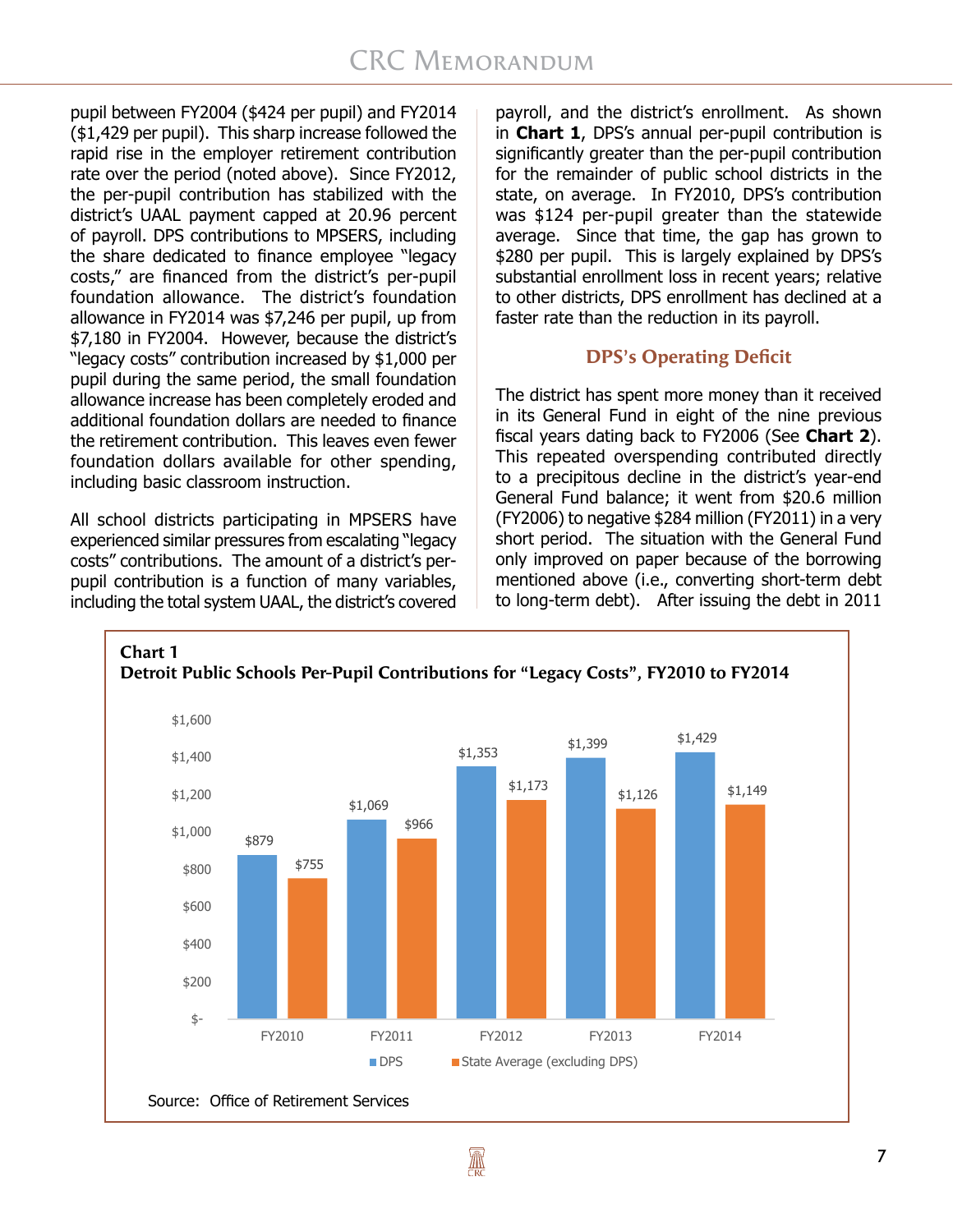

and using the proceeds to pay down the year-end deficit, the General Fund operating deficit reduced from \$284 million to \$83 million. Since that time, the General Fund deficit has more than doubled to \$172 million as of the end of FY2014. While the district was able to buy itself more time to pay back the short-term notes used to finance current operations and, in the process, reduce its General Fund operating deficit, the consistent overspending has added to the General Fund's negative position.

Closing the district's General Fund deficit draws away funds received annually to support current

operations. In essence, funding allocated for current students' educational services have to be used to pay for services delivered to students in past years. A handful of school districts in recent years have received state assistance to pay down their operating deficits in an attempt to maintain funding levels for current students' education (discussed below), but, at this time, the Coalition is not recommending that the state provide direct assistance to pay down DPS's deficit. It should be noted, however, that the state financial support requested by the Coalition would effectively free up funds to allow the district to address its operating deficit.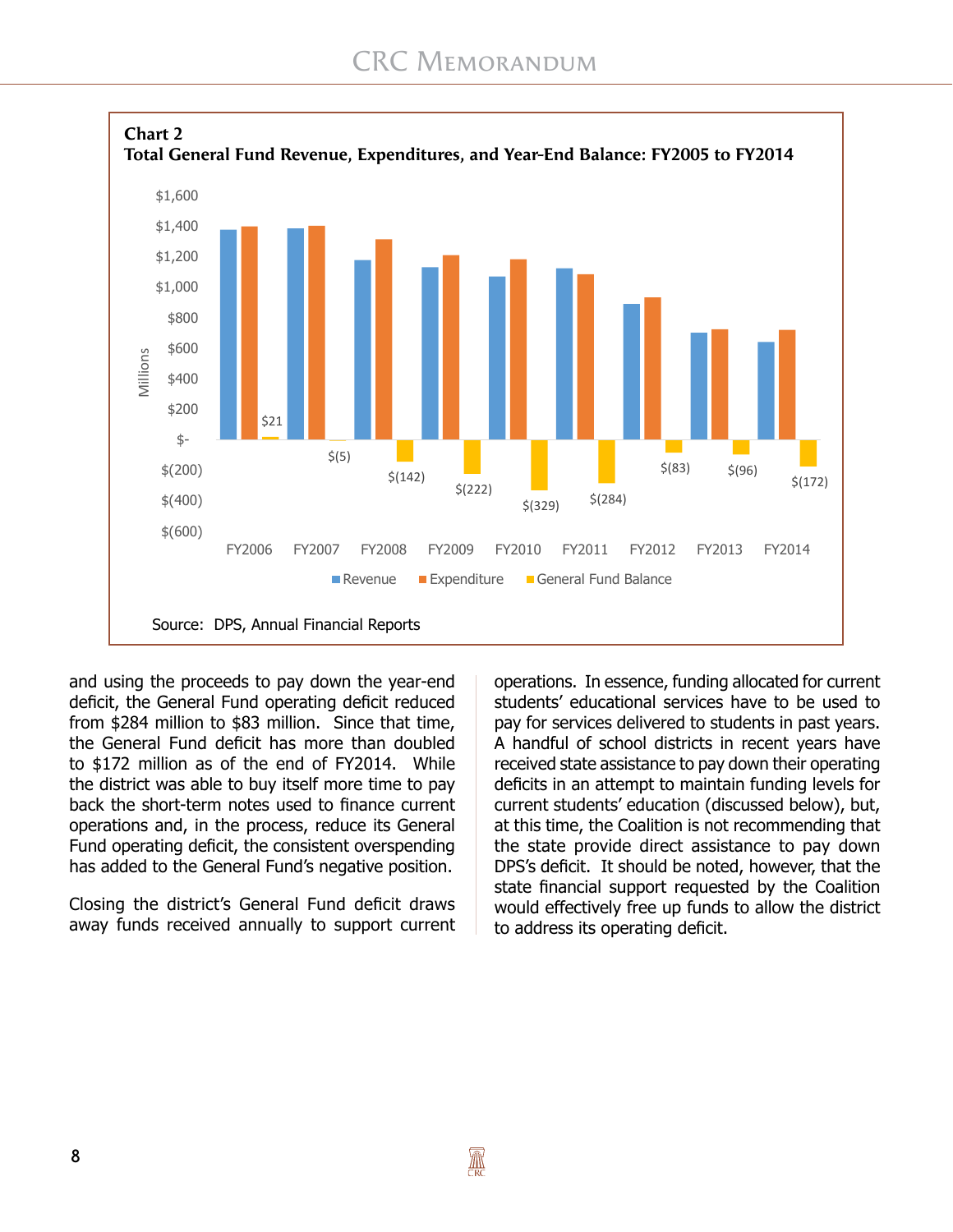#### **Taking on the Debts of "Charterized" and Dissolved School Districts: What Have We Learned?**

In recent years, the State of Michigan has assumed the debts of a handful of financially failing school districts by effectively providing these districts with additional state funds to liquidate their operating deficits. As the state works to ensure that the debts in financially struggling districts are settled in a timely manner and that the school children receive the education they deserve, its actions to date can provide helpful lessons for dealing with the immediate request from the Coalition for the Future of Detroit Schoolchildren. Any state response to deal with DPS debts will likely draw upon solutions used in these other districts, keeping in mind that the Detroit situation is complicated by two critical issues: 1) the scale of the debts involved; and 2) the uncertainties in how the state assumption of debt might fit into a larger financial and/or governance plan for addressing public education in the City of Detroit.

#### **Some Problems Require More Resources to Solve**

The current state laws for dealing with financially troubled school districts do not allow for additional resources to be provided to the districts. The underlying assumption is that current resources are sufficient and better financial management will cure each school district's financial troubles. Under the deficit elimination plan (DEP) process, financial problems are to be addressed within the current resources available to the district. Similarly, the Local Government and School District Fiscal Accountability Act (Public Act 4 of 2011) does not contemplate the provision of additional funds as a solution to resolve a district's financial challenges.

Despite these prohibitions against providing failing districts with additional resources from either state or local sources, four school districts have received additional aid to address their operating deficits since 2012: the Muskegon Heights School District (2012), Highland Park City Schools (2012), the Buena Vista School District (2013), and Inkster Public Schools (2013). In each case, district officials showed little success in addressing the underlying financial

problems or eliminating the operating deficits. Two districts, Muskegon Heights and Highland Park, were under the control of an emergency manager. The other two districts, Buena Vista and Inkster, were under the control of locally elected school boards. All four districts were operating under DEPs required by The State School Aid Act of 1979. As a result, the state stepped in to deal with the finances.

Through the plans crafted for eliminating each district's debts, state policymakers have acknowledged that some problems plaguing districts cannot be adequately addressed within the current funding allotted to them and that additional financial resources, and time, may be necessary. Declining enrollment, and the resulting declines in annual revenue, in each district contributed to the financial challenges and deficits, but it also made it difficult for school boards or emergency managers to stabilize finances and eliminate deficits without additional outside funds.

The fiscal problems in these four districts, at least in nominal dollars, are dwarfed by the scale of the current problem facing DPS. Consider, for example, the operating deficits as a measure of the financial stress in each district. At the time that state assistance was provided to the Muskegon Heights School District and Highland Park City Schools in 2012, the two districts had General Fund operating deficits of \$12 million and \$9 million, respectively. As of June 30, 2014, DPS's operating deficit was \$172 million, nearly eight times larger than the *combined* deficits of the two districts. The district's finances have been controlled by an emergency manager since 2009, and the deficit has increased each of the past three years. It is worth noting that relative to the overall size of each districts' operations, the problem in DPS is much smaller. The 2012 deficits in Muskegon Heights and Highland Park equated to 70 percent and 52 percent, respectively, of annual operating revenues. In contrast, the 2014 General Fund deficit for DPS was 24 percent of operating revenues.

Regardless of the metric used, the bottom line for policymakers contemplating the financial challenges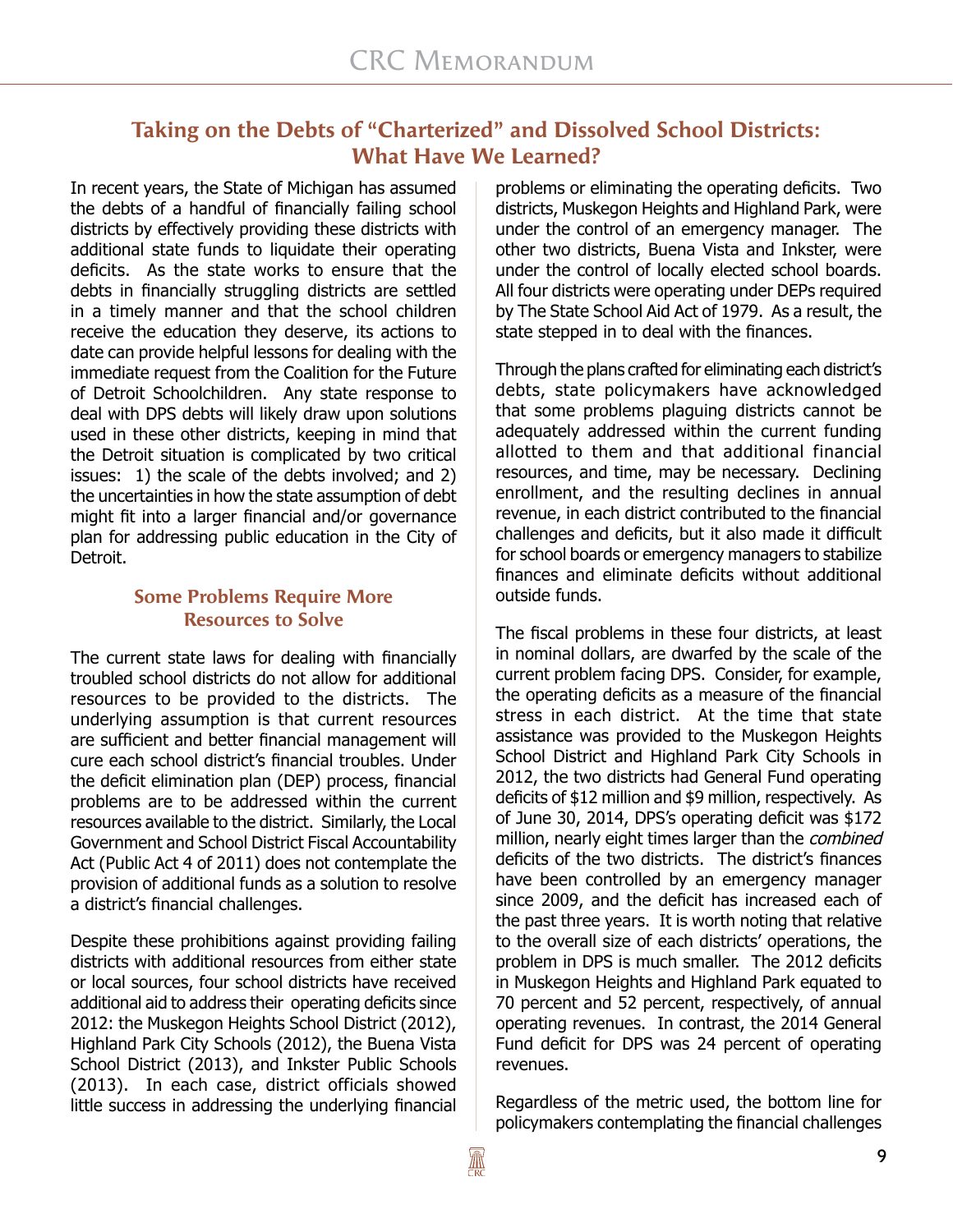in DPS is the fact that this may be another instance where additional resources, in some form, are needed. Despite financial interventions, including the issuance of long-term notes to pay down the deficit, emergency managers have been unable to stabilize the finances and address the district's growing operating deficit with the resources currently available.

#### **Repurposing the Local School Operating Tax**

In all four districts where the state intervened, the funds for deficit elimination were provided by the same source: a repurposed local school operating tax. Given policymakers' approval for using this tax for debt reduction, it is likely that it will play a part in any response to address DPS's debts.

By law, the 18-mill school operating tax is levied on non-homestead property (primarily business property, rental property, and second homes) and dedicated to finance the local portion of a district's per-pupil foundation allowance. Revenue from this local tax plus money from the School Aid Fund (SAF) provide the funds to meet the district's statedetermined foundation allowance amount.

As part of their plans to address the academic and financial problems in the districts, the emergency managers in Muskegon Heights and Highland Park converted both school districts to public charter schools. Educational services were farmed out to private providers under contract with the new charter school district. Because charter schools, by law, cannot levy taxes, these two "charterized" districts could not levy the 18-mill tax. Therefore, by law, the per-pupil foundation allowance for students attending charter schools is financed entirely by SAF dollars. The conversion of these districts freed up the local tax revenue, which the emergency managers put towards paying down the districts' deficits.<sup>3</sup> The original districts remained in existence, under the control of the emergency manager, only for purposes of levying taxes.

In a similar way, the 18-mill tax is being used to

pay off the debts of Buena Vista and Inkster school districts. In this instance, the two districts were dissolved under a state law passed in 2013 and their former students reassigned to attend neighboring school districts. The new law keeps the dissolved school districts intact for legal purposes only to levy the 18-mill local school operating tax to pay off those districts' debts.

The state's experience with these districts has had its share of challenges. For example, in the nowdissolved Buena Vista School District in Saginaw County, authorization to levy the 18-mill tax used for debt retirement expired and voters rejected renewal of the tax in November 2014. The expiration of the tax eliminated the planned funding mechanism to pay off the district's debts. This sent state officials back to the drawing board to determine how to liquidate the deficit. At this time, a final solution to the Buena Vista debt situation is still pending. State officials continue to grapple with the consequences, both intended and unintended, arising from the Buena Vista school district dissolution and from the experiences in other districts where the state has assumed certain debts.

While the methods to arrive at the deficit elimination solution in the two districts were very different, the financial effects of the Muskegon Heights School District and Buena Vista School District cases were exactly the same; local funds are removed from the overall school operational funding mix and replaced, dollar-for-dollar, with an equal amount of state SAF funds. This means that there are fewer SAF resources each year available to provide to all other school districts in the state. In the four districts where the 18-mill tax is being used for debt relief, the total yield from the tax in the current year is estimated at \$5.4 million. This means that \$5.4 million in SAF dollars will be used to make whole the foundation grants for students from these communities (approximately \$4 per pupil fewer state dollars to share with all other districts across the state). The 18-mill tax will continue to be used for debt relief until all district debts are repaid, which can be a number of years depending on the initial debt amount and the annual tax yield. It is only after a district's debts are repaid that the funds from the tax are used to finance the foundation allowance for students in the community, as originally intended.

<sup>&</sup>lt;sup>3</sup> Citizens Research Council of Michigan, "State Bailouts to Erase School District Accumulated Deficits," Memorandum No. 1113, June 2012. [http://www.crcmich.org/](http://http://www.crcmich.org/PUBLICAT/2010s/2012/memo1113.pdf) [PUBLICAT/2010s/2012/memo1113.pdf](http://http://www.crcmich.org/PUBLICAT/2010s/2012/memo1113.pdf)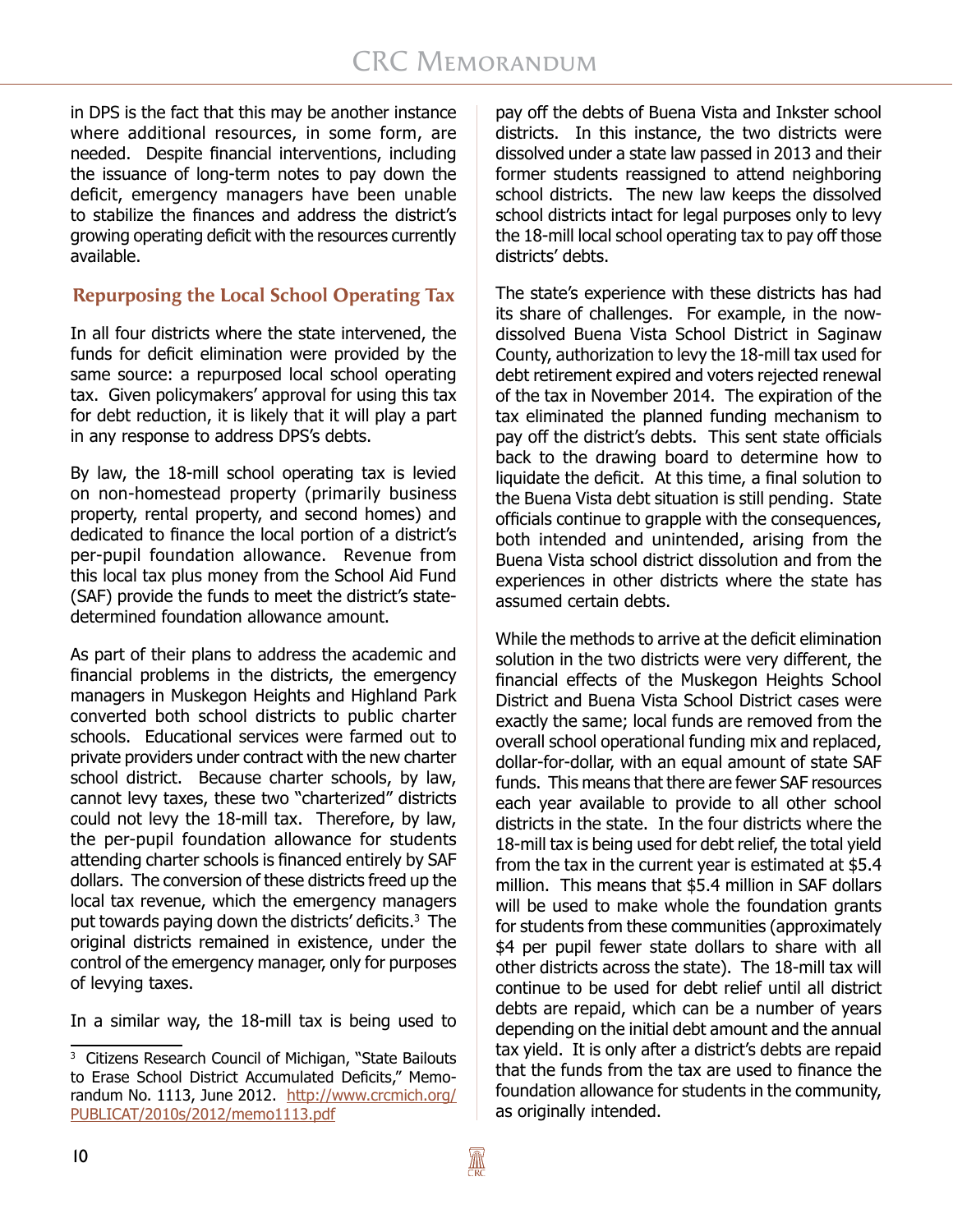For DPS, the 18-mill tax yields \$72 million in the current year. If the full amount of the tax was shifted from supporting the foundation allowance to instead being used to help with the district's debts, \$72 million in replacement SAF revenues would be needed to maintain the per-pupil funding level. That would result in the loss of approximately \$50 per pupil in state dollars to share with all other districts across the state.

So while the use of the 18-mill tax appears to be a "local" solution to school district debt relief, it is undeniably a state-financed solution. This is because the foundation allowances for the students of these districts (or former students in the case of dissolved districts) are not reduced with the removal of the 18 mill tax receipts from the overall school funding mix, thus the SAF's burden is increased. This increase comes at the expense of fewer state dollars being made available for other students across the state, either through the general foundation allowance or in categorical grants aimed at specific student groups.

#### **Changing the Governance Model**

In each of the four cases, the provision of additional state funds was contingent on state-mandated changes to the governance structures of these districts, effectively ending the status quo systems. The state used two different models to modify the governance structures. In the Highland Park and Muskegon Heights school districts, the emergency managers "charterized" all the schools in the districts. To this end, the emergency managers created new public school academy systems that are responsible for providing educational services to the residents in each community. The systems, run by boards that are appointed by the emergency managers, contracted with private management companies to deliver services. Unionized teachers of the Muskegon Heights and Highland Park districts lost their jobs and were given the opportunity to apply for positions within the private management companies.

The emergency managers retained the traditional public school district as legal entities, but not as an educational provider. The traditional districts remain intact for purposes of levying taxes needed to pay off debts, specifically the 18-mill local operating tax and dedicated taxes for bonded debt. The emergency managers' unilateral power to "charterize" an entire district and appoint a new governance board lies within the state's emergency manager law. Under this school governance model, the locally elected school boards basically exist in name only and retain no power over operational or financial matters.

In contrast, the change in governance structure for the Buena Vista and Inkster school districts came as a result of a new state law. Public Act 96 of 2013 allowed state officials to dissolve certain financially struggling school districts. The new law took effect in the summer of 2013, before the start of the 2013- 14 school year. Pursuant to this law, the boundaries for surrounding school districts were redrawn to encompass the territory formerly served by the Buena Vista and Inkster districts and students residing in those territories were reassigned to those surrounding districts. The new law requires a dissolved school district to continue to exist solely for the purposes of paying down its debt. The dissolved district is required to continue to levy all authorized taxes until its debts are settled, subject to voter authorization. The change in governance structure is a complete elimination of the school district as an educational service provider.

What governance changes may, or may not, accompany any additional state funds to help with DPS's debts are unknown at this juncture. Community leaders in Detroit are calling for significant changes, while Governor Snyder has signaled that he will offer recommendations in the coming weeks about the future of public education in Detroit. His recommendations are likely to go beyond the DPS's financial problems, to include governance and accountability reforms.

The challenge in Detroit vis-à-vis the other districts is the complexity of the educational landscape in the city. Detroit does not have a single school system, but instead many disparate, and competing, systems. The city is home to DPS and its nearly 100 schools, almost 100 public charter schools authorized by many different authorizers, and the 15 schools under the Educational Achievement Authority. The Coalition for the Future of Detroit Schoolchildren has recommended creation of a single, unified system in the city; a portfolio management system that includes all schools (DPS, charter, and EAA). The mayor would serve as its chief executive officer. However, this represents only one potential model.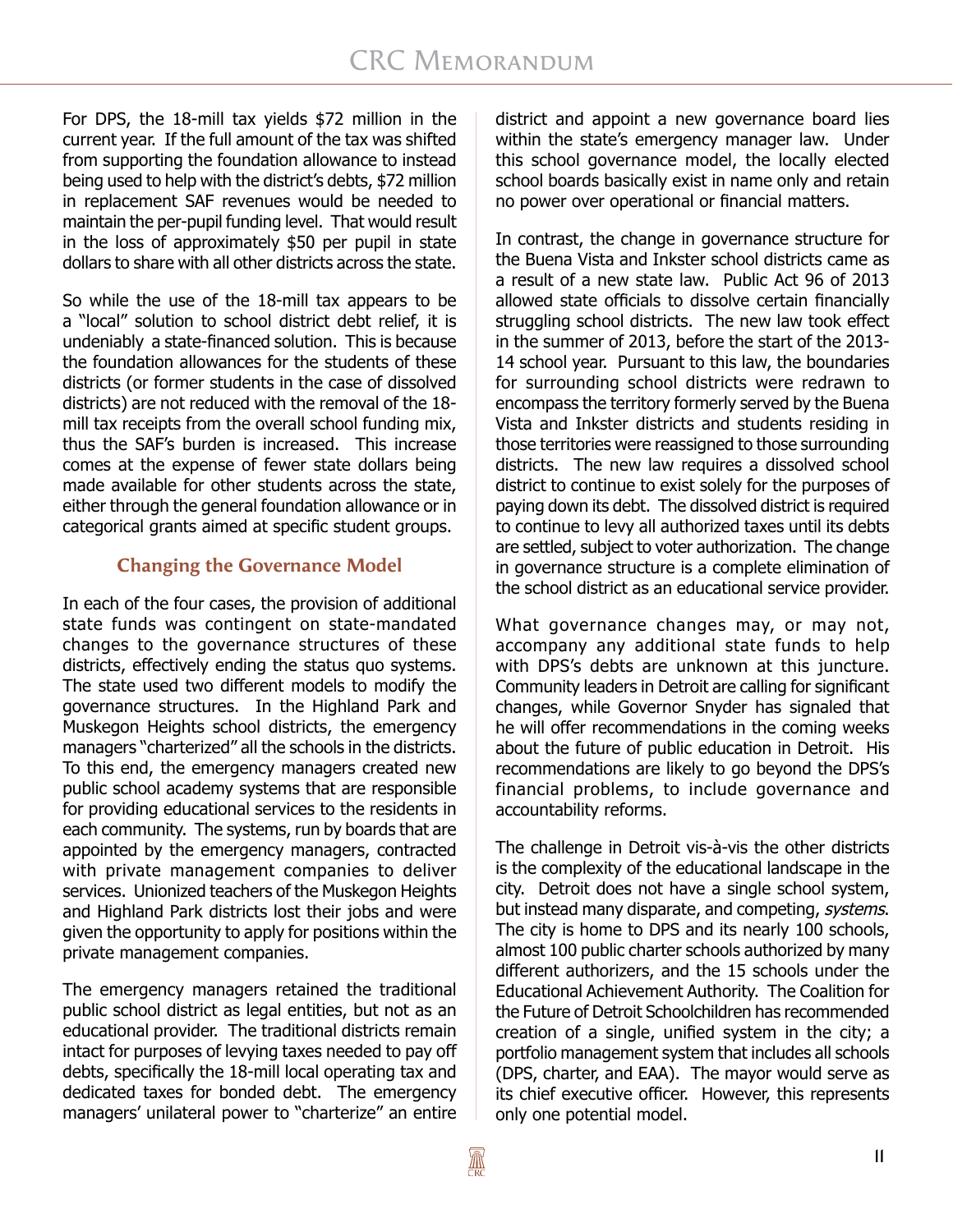### **A Policy for State Assumption of School Debts**

In many respects, the experiences of the Buena Vista, Inkster, Highland Park, and Muskegon Heights school districts served as the proverbial "canary in a coal mine." While DPS is currently the most recent financially and academically struggling district requesting direct state assistance with its debts, 55 other school districts across the state began the current fiscal year in a deficit situation. A request from any one of these districts, some of which are under the control of state-appointed emergency managers, may not be too far off. If nothing else, the experiences to date yield two clear conclusions: 1) policymakers have accepted the premise that some financial challenges facing school districts cannot be solved within existing resources and additional funds and/or debt relief may be needed specifically to address some legacy costs; and 2) the State of Michigan lacks a clear and consistent policy related to the assumption of school debts.

Before dealing with the immediate situation involving DPS debts and in anticipation of future requests for state assistance, policymakers should give consideration to the larger question raised in this report about the lack of a long-term policy. Formulating such a policy should be a top priority of state policymakers. In developing a policy, the state must be cognizant of criteria such as transparency, fairness, accountability, and consistency.

Because only select school districts will benefit from state assistance with school debts and legacy costs, it is important that the policy is transparent. This includes everything from the identification of eligible districts to the determination of the amount of assistance provided. It should be clear to all why the help is needed in the first place and why alternative solutions to the district's problems are inadequate. This should be spelled out in law and the financial resources should originate from an appropriation authorized by the legislature.

A fair policy attempts to assign responsibility and costs, financial or otherwise, to the district receiving assistance. While a direct bailout without any "strings attached" might be the preferred solution, this would not be fair to all other districts in the state, especially if they are responsible in some way for the financial burden that comes with state assumption of debt. Bailouts of this sort set a poor precedent for dealing with future situations. At a minimum, a district receiving state help with its debts or legacy costs should be responsible for shouldering some of the burden, either through existing resources or from an additional tax levied on taxpayers in the community. An equitable policy demands restructuring of district finances and organization, and, almost certainly, governance.

State assumption of school debts must accompany both governance and administrative reforms to ensure accountability, both in the short- and longterm. At a minimum, balanced budgets should be the norm, sound money management practices should be in place, and employee and other contracts should not be entered into if there is a strong indication that they would lead to insolvency in the future. The district must be prohibited from using long-term borrowing to cover current operational expenses. Ultimately, policymakers must ensure that the policy is crafted to foster public confidence that struggling districts do not return asking for additional state help 5 or 10 years down the road.

Finally, a policy must be consistent in its application for similar circumstances. To date, the state has relied on ad-hoc responses to help districts with their debts. A policy couched in state law should not discriminate based on geography, district size, or student population.